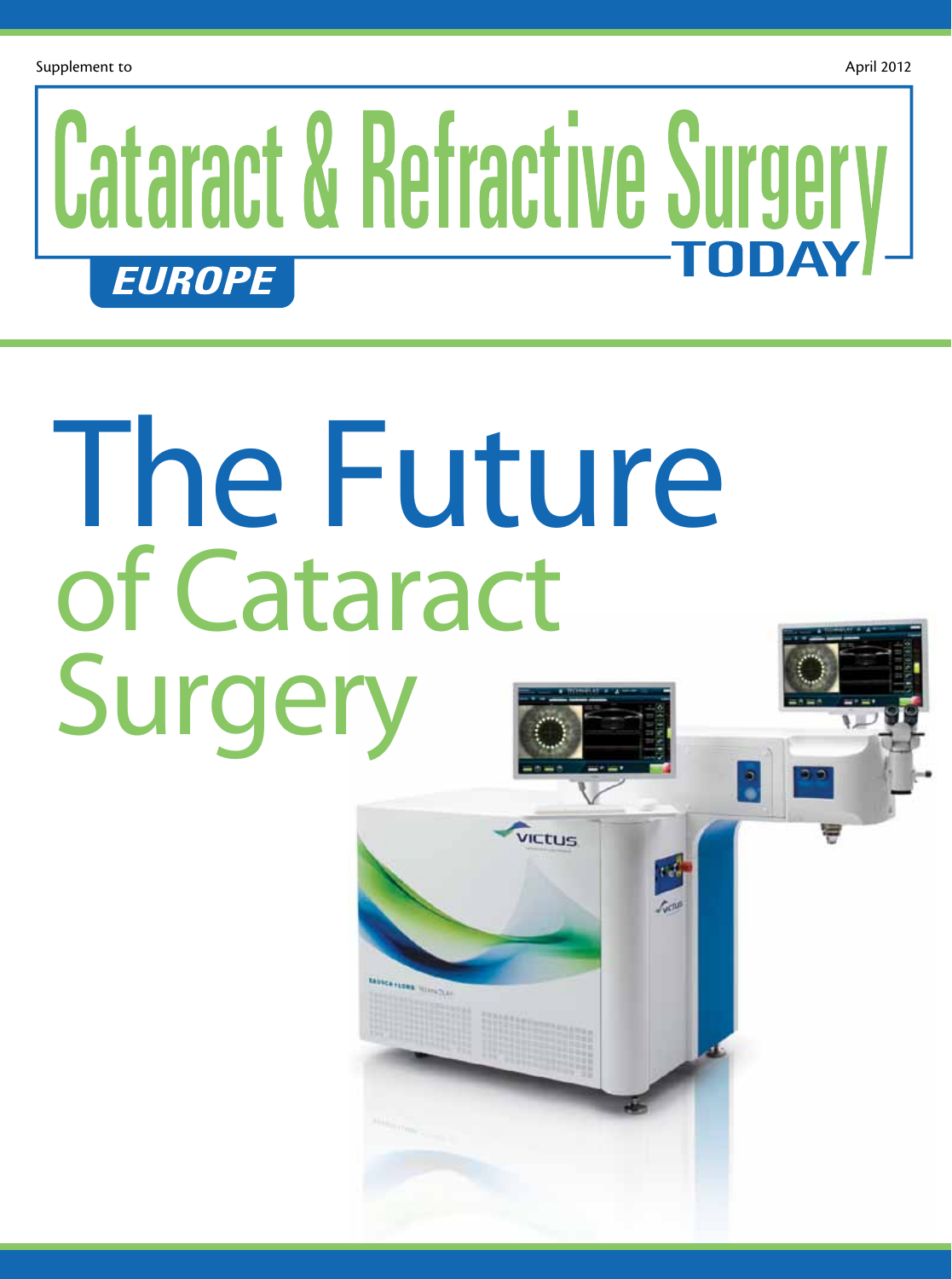

### Table of **Contents**

FOCUSING ON THE PATIENT .......... 3 *By Pavel Stodulka, MD*

The Ideal Anterior SEGMENT WORKSTATION . . . . . . . . . . . . 5 *By Sheraz M. Daya, MD, FACP, FACS, FRCS(Ed), FRCOphth*

THE FUTURE OF CATARACT Surgery is Now . . . . . . . . . . . . . . . . . . . . . 7 *By Uday Devgan, MD, FACS, FRCS*

Achieving Optimal Outcomes in Combined Surgery . . . . . . . . . . . . . . . . 10 *By Ziad Bashshur, MD*

A Glistening-Free IOL Platform: Innovating the Meaning of Quality Vision . . . . . . . . . . . . . . . . . . . . 12 *By David Spalton, FRCS, FRCP, FRCOphth*

Clinical Application of the New Glistening-Free IOL . . . . . . . . . . . 14 *By Manfred R. Tetz, MD*

2 Supplement to Cataract & Refractive Surgery Today Europe April 2012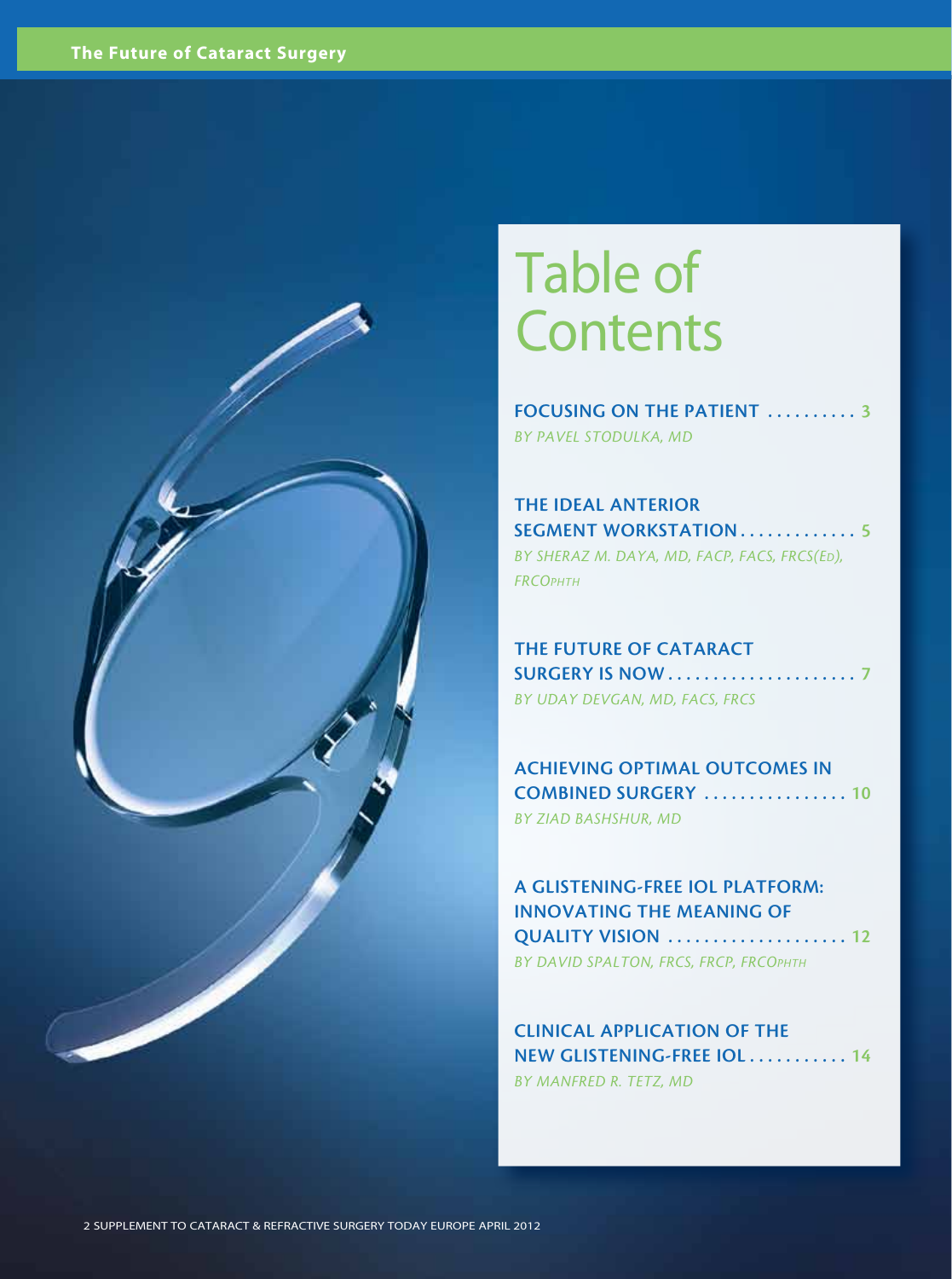### Focusing on the Patient

Laser cataract surgery with Bausch + Lomb's new femtosecond laser produces superior results to standard cataract surgery.

#### By Pavel Stodulka, MD

The history of cataract surgery extends more than<br>2,000 years, but it wasn't until the mid 1700s that<br>any significant changes were made to the technique<br>of cataract extraction. Physicians began using intracapsular he history of cataract surgery extends more than 2,000 years, but it wasn't until the mid 1700s that any significant changes were made to the technique cataract extraction around 1753, a technique that has since been superseded by extracapsular cataract extraction and now phacoemulsification. If we take a closer look at the recent history of cataract surgery, however, more has changed in the past 50 years than it has in the entire existence of this procedure. Perhaps one of the most extreme changes, one that we are all currently witnessing together, is the advent of laser cataract surgery.

Now is an exciting time to be practicing cataract surgery, as the number of innovations in this field is steadily increasing. For instance, we can perform phacoemulsification and implant a premium IOL through a sub–2-mm incision, decreasing the amount of surgically induced astigmatism we leave on the eye and offering patients a customized solution for their visual needs with a variety of IOLs. We can also combine anterior and posterior surgery when necessary, eliminating the need for the patient to return to the operating room for a subsequent procedure. And, what I am most enthusiastic about, we now have access to a femtosecond laser platform that is capable of performing cataract, refractive, and therapeutic procedures.

#### ANOTHER STEP FORWARD

I strongly believe that the future of cataract surgery should keep the patient as the central focus of our efforts. A patient-centric approach includes utilizing the latest technology to provide the best possible outcomes. That is why the femtosecond laser for cataract surgery is another step forward in ophthalmology, as it provides greater precision compared with manual cataract surgery techniques.

Technologies such as the Victus Femtosecond Laser Platform (Bausch + Lomb) can be used to not only create a more precise, controllable, and centered capsulotomy, but they may also reduce phaco energy and decrease the time of manual intraocular surgery, improve IOL placement, and enhance patient outcomes.<sup>1-3</sup> The future of cataract surgery is in precision and customization. This can best be achieved by using the femtosecond laser to



Figure 1. A circular cross pattern is used to fragment the lens using the Victus femtosecond laser.

complete three basic steps in cataract surgery: incisions (including corneal relaxing incisions), capsulotomy, and lens fragmentation (Figure 1). Laser-assisted cataract surgery might make the learning curve shorter for new cataract surgeon.

What is unique about the Victus platform compared with other femtosecond lasers on the market is that it is capable of multiple functions. Therefore, in addition to its cataract surgery functions, the Victus can also be used to create a LASIK flap and to perform astigmatic keratotomy (Figure 2) as well as Intracor. We use the combination of laser corneal relaxing incisions with laser capsulotomy and lens fragmentation quite often. This laser received the Conformité Europeénne (CE) Mark in November 2011.

#### **MICS**

Microincision cataract surgery (MICS) is also an important step forward in our ability to offer patients optimal care. I like this technique because it decreases the incidence of surgically induced astigmatism, and my patients like this technique because visual recovery is quick. With that said, we must remember that MICS procedures are only successful when sophisticated tools and technologies are used efficiently during surgery. For instance, the Stellaris (Bausch + Lomb), with highly balanced fluidics as well as its dual-linear wireless footpedal, enables extremely fast and effective MICS surgery. Dr. Devgan provides an overview of the use of the Stellaris Vision Enhancement System for cataract surgery on page 7.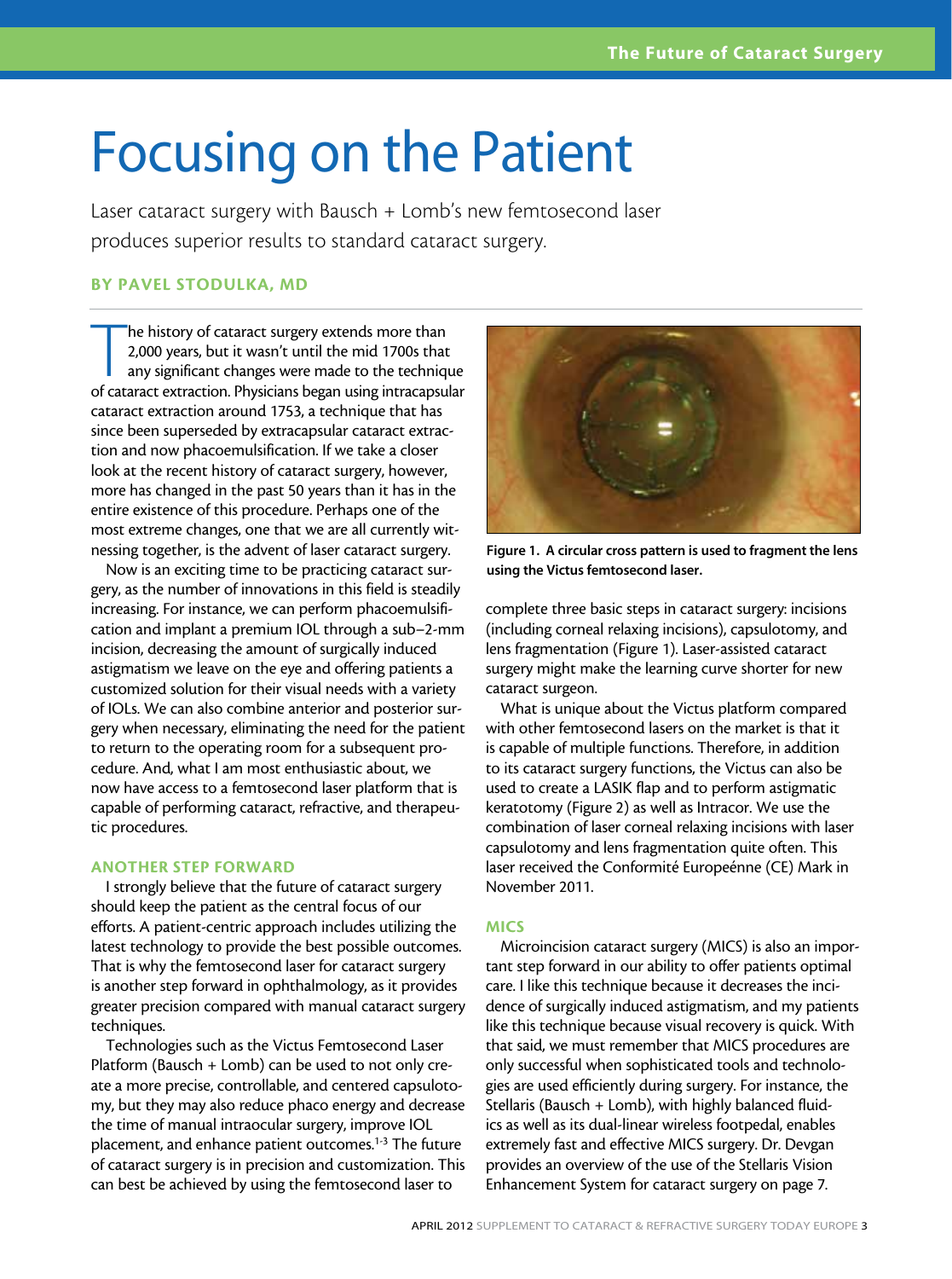

Figure 2. (A) The Victus femtosecond laser. (B) Astigmatic keratotomy, as performed with the Victus.

Additionally, an easy transition from anterior to posterior procedures is important in some cases. I have frequently used the Stellaris to perform combined vitreoretinal cataract surgery. The advantage of this platform is that only one pack and interface is needed to perform high-speed transconjunctival sutureless vitrectomy followed by 1.8-mm MICS. It is a minimally invasive, sutureless procedure that can be performed under intraocular anesthesia and as an outpatient procedure. Dr. Bashshur provides an overview of the use of the Stellaris PC for retinal surgery on page 10.

With a fast visual rehabilitation time, combined vitreoretinal cataract surgery is again beneficial to both the surgeon and the patient. Combined vitreoretinal cataract surgery increases patient comfort and safety and efficacy of medical care. I project that there will be an increased use of this combined procedure across Europe as well as worldwide.

#### OTHER FACTORS

Keeping the patient in focus also requires the use of high-quality IOLs and state-of-the-art surgical instruments. For starters, in most cases there is no need to increase incision size above 2 mm, as many of today's IOL cartridges are designed for MICS. A wound-assisted IOL injection under irrigation is a common practice today, but I would like to heed warning that pushing an IOL through a really tight incision can still be dangerous and counterproductive. I prefer a slightly larger but proper wound over a smaller incision that is torn wider by excessive pressure during implantation. When in doubt, do not be afraid to increase the incision size slightly.

There are also a lot of exciting things going on with IOL designs. Appropriate lenses have a square edge, minimize the incidence of halos and glare, and provide patients with excellent clarity and visual acuity at near,



Figure 3. Bausch + Lomb has a complete range of single-use instruments, such as the bimanual I/A system and phaco tip shown here.

intermediate, and far distances. There are many options to choose from today, but one of the most promising new monofocal lenses is the enVista (Bausch + Lomb). Drs. Spalton and Tetz discuss their experiences with this lens starting on pages 12 and 14.

Lastly, with increasing evidence showing that single-use instruments are safer for our patients, I believe that we will continue to see an increase in their use. We already have several helpful disposable instruments, including phaco tips (Figure 3) and sleeves, and undoubtedly we should see others—maybe a disposable phaco probe—in the near future.

#### KEEP THE PATIENT IN FOCUS

The bottom line is that, regardless of the innovations we are lucky enough to currentlyhave for cataract surgery, we must always remember to keep the patient in focus. Implementing the use of laser cataract surgery, performing MICS, and implanting innovative IOL designs are only a tip of the iceberg for what is required to keep our patients happy. However, these tools will only help us to succeed in paying attention to every aspect of surgery and meeting the individual visual requirements of every patient and safety of our surgery.  $\blacksquare$ 

*Pavel Stodulka, MD, is with the Gemini Eye Centre, Zlin, Czech Republic. Dr. Stodulka states that he is a speaker for and consultant to Bausch + Lomb. He may be reached at e-mail: Stodulka@lasik.cz.*



<sup>1.</sup> Nagy Z. Comparative analysis of femtolaser-assisted and manual capsulorhexis during phacoemulsification. Presented at: the XXVIII Congress of the European Society of Cataract and Refractive Surgeons; September 5, 2010; Paris.

<sup>2.</sup> Koch D. The use of OCT-guided femtosecond laser to facilitate cataract nuclear disassembly and aspiration. Presented at: the XXVIII Congress of the European Society of Cataract and Refractive Surgeons; September 5, 2010; Paris.

<sup>3.</sup> Batlle J. Prospective randomized study of size and shape accuracy of OptiMedica femtosecond laser capsulotomy vs. manual capsulorhexis. Presented at: the XXVIII Congress of the European Society of Cataract and Refractive Surgeons; September 5, 2010; Paris.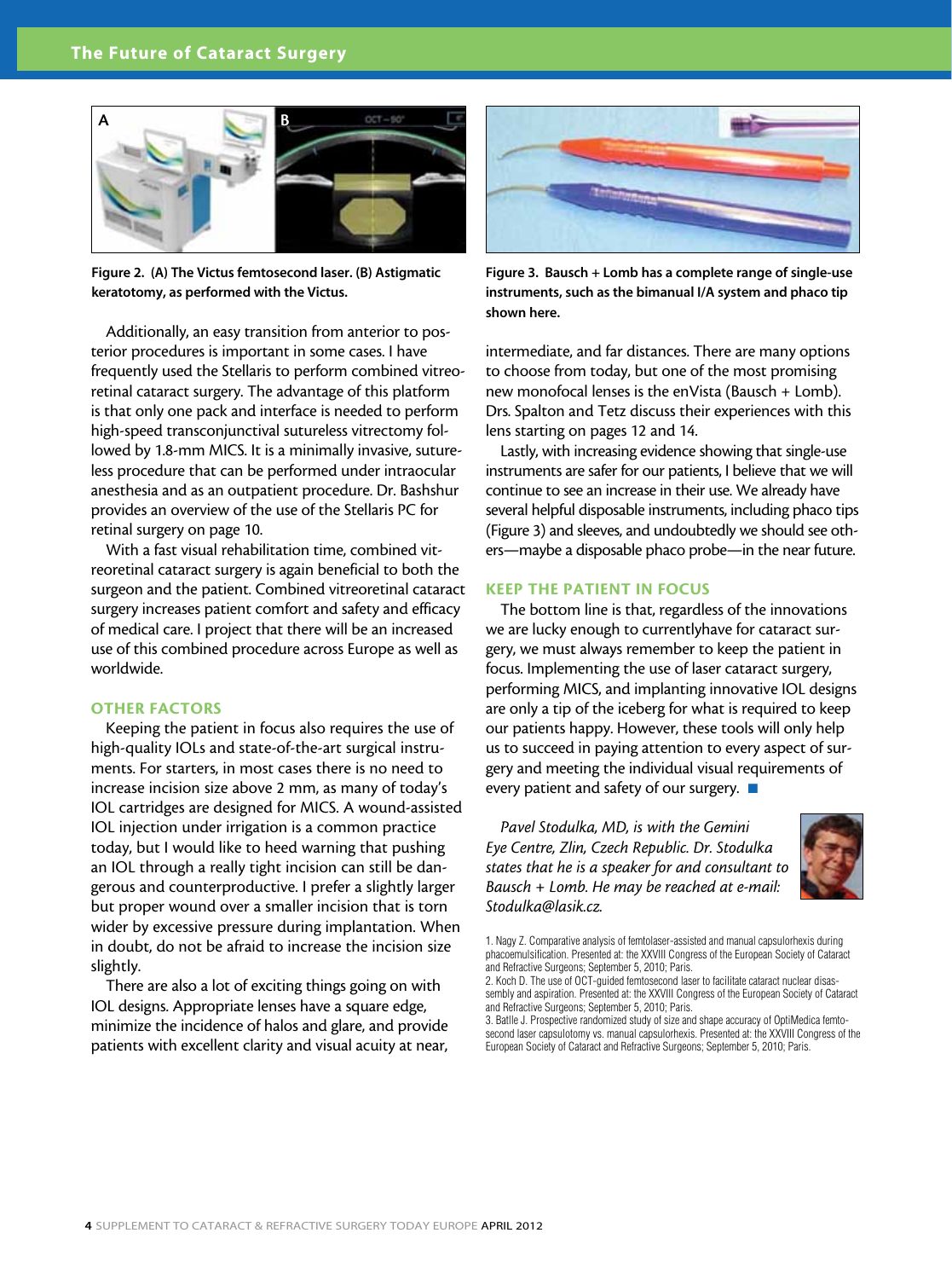### The Ideal Anterior Segment Workstation

The versatility of the Victus provides surgeons with a single platform that can be used to perform cataract, refractive, and therapeutic procedures.

#### BY SHERAZ M. DAYA, MD, FACP, FACS, FRCS(ED), FRCOPHTH

The concept of laser cataract surgery is no longer new, as many surgeons worldwide have now had the opportunity to not only garner early experiences but to also purchase these laser systems for their own practices. he concept of laser cataract surgery is no longer new, as many surgeons worldwide have now had the opportunity to not only garner early experiences but What is new, however, is the idea of using a single femtosecond laser platform for cataract, refractive, and therapeutic procedures. With the Victus Femtosecond Laser Platform (Bausch + Lomb), surgeons now have that option.

I recently traveled to Hyderabad, India, to gain firsthand experience with this laser before having one installed in my own practice. Following the direction of Kasu Prasad Reddy, MD, who has the most widespread experience with the Victus with more than 500 laser cataract surgery procedures to date, I successfully created perfect capsulotomies as well as nuclear fracture. Not only was I instantly impressed with the surgical outcomes this technology affords as well as the streamlined cataract surgery process, but I was also intrigued that this one laser is capable of refractive surgery procedures, namely LASIK and Intracor, and therapeutic procedures such as corneal transplantation and tunnels for intrastromal corneal ring segment placement.

Not only does the Victus have a curved patient interface, and an optical coherence tomography (OCT) device that is used to map the dimensions of the anterior segment, but the interface has intelligent pressure sensors. These are designed to reduce the pressure placed on the cornea for strainless contact and avoidance of corneal deformity, which can affect the accuracy of the OCT (Figure 1).

#### CATARACT APPLICATIONS

The reason I traveled to Hyderabad was to perform my first laser cataract surgery procedures. The Victus is capable of forming the capsulotomy, which I found to be the biggest thrill in using the laser; it can efficiently fracture the nucleus using a variety of cuts including radial, ring, and quadrant cuts (Figure 2); and it can also be used to create two- and three-step geometric incisions as well as corneal incisions.

My first case with the Victus was a grade 4+ cataract. By the time I had injected the ophthalmic viscosurgical device (OVD), I realized just how easy the capsule would come off. As soon as I removed the capsulorrhexis from the eye (Figure 3), I unraveled it, leaving an almost-perfect circle. I then continued to fragment the



Figure 1. The Victus has a curved patient interface with intelligent pressure sensors, which are designed to reduce pressure on the cornea.

lens using the laser. Dr. Reddy developed the quadrant cut to aid in fracturing a hard lens, such as the one I had in this case. This cut fragments a single quadrant that can be removed to ease subsequent phaco chop maneuvers. However, I chose not to use the quadrant cut and instead chose a combination of rings and radial cuts to really get a feel for what this laser could do. I was fascinated to see that the Victus was capable of dismantling and fragmenting the lens in such a hard cataract.

During my initial cases, I realized that having a nucleus break into many pieces is not advisable, because sharp fragments can hit and damage the endothelium and potentially puncture the capsule posteriorly. Instead, it is best in a hard lens to confine lens dismantling to a few segments rather than trying to break it up into little pieces.

#### CLINICAL STUDIES

I have not used the Victus on enough eyes to warrant clinical study at this point; however, there is a lot of great work done by Dr. Reddy as well as Gerd U. Auffarth, MD, PhD. In a single-center, multisurgeon study, Dr. Reddy's team determined the precision of the capsulotomy in terms of diameter (intended vs actual), circularity, and centration. A total of 31 eyes were treated with femtosecond capsulotomy, and 31 were treated with manual capsulotomy (n=31). Figure 4 shows the overall precision of the capsulotomy in both groups.

With an intended diameter of 5.5 mm, the Victus only devi-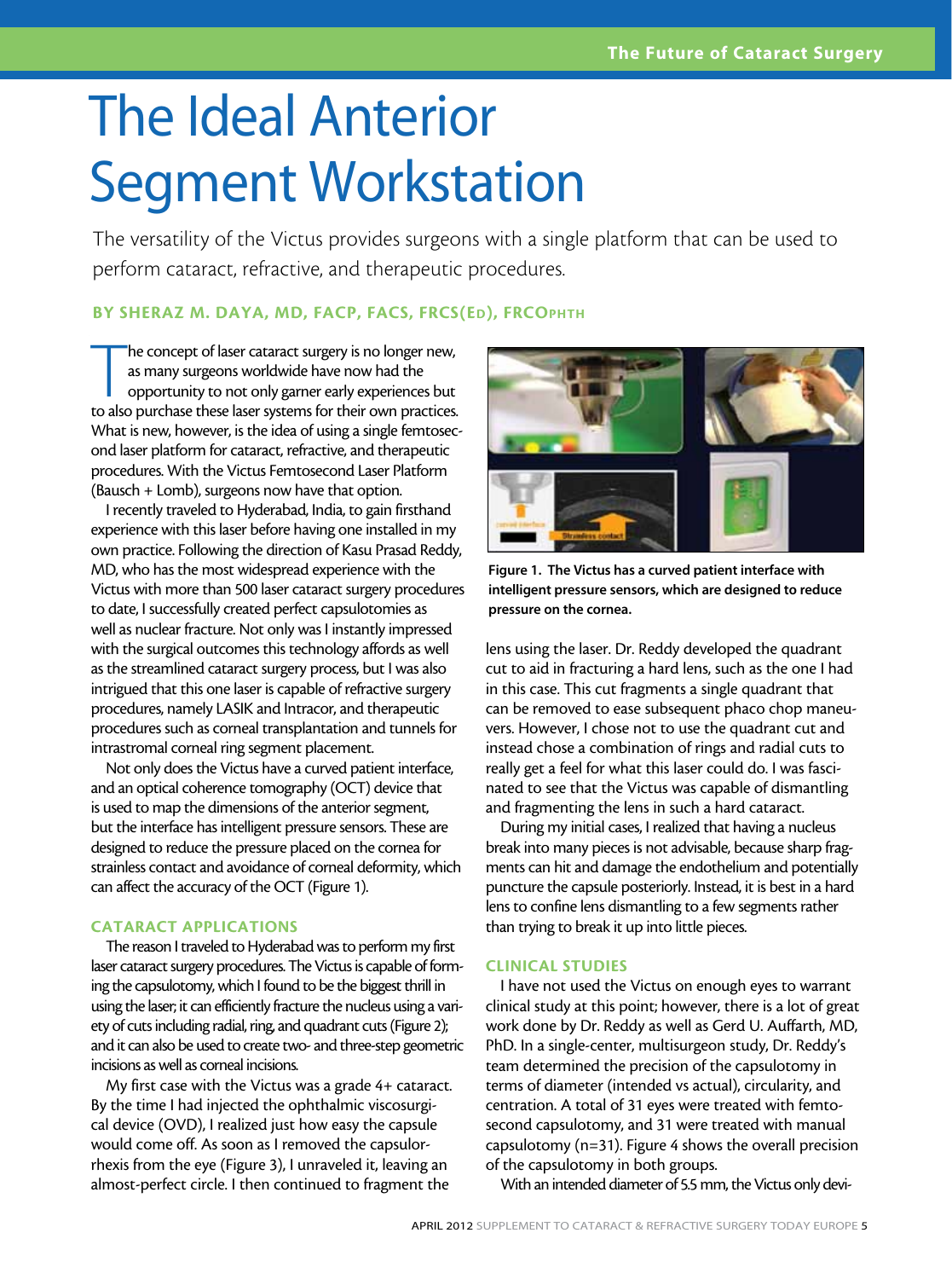

Figure 2. Cataract applications with the Victus include capsulotomy; LRIs and other incisions; and lens fragmentation with radial, ring, or quadrant cuts.

ated by 0.12 mm, indicating excellent accuracy and predictability of rhexis diameter with the femtosecond laser. Comparing circularity among the femtosecond and manual capsulotomies, where 1.0 is equivalent to a perfect circle, the Victus achieved 0.97  $\pm$ 0.01 compared with 0.93  $\pm$ 0.04 in the manual group (*P*<.001). Additionally, the deviation from perfect centration was less in the Victus group than it was in the manual group (95 ±37 µm vs 160 ±90 µm; *P*<.001).

In a separate study, Dr. Reddy and his colleagues studied lens fragmentation and effective phaco time. A total of 64 and 67 eyes with grades 1 to 5 cataracts underwent femtosecondassisted lens fragmentation or a manual technique, respectively. What they found was that the Victus laser was good at cutting the lens, even hard lenses, and that all cataract grades showed a reduction of effective phaco time. This was most noticeable in lower grades of cataract, which is likely associated with the need to phaco large quadrants as compared to smaller quadrants in soft cataracts.

Professor Auffarth also performed his own study, determining the strength of a capsulorrhexis created with the femtosecond laser as well as with a manual technique. In a nutshell, Professor Auffarth demonstrated that more force was required to stretch the laser-created capsulorrhexis (113 ±12 mN vs 73 ±22 mN; *P*<.05).

#### OTHER APPLICATIONS

Arcuate incisions can be performed at the time of cataract surgery with the Victus, one of the advantages being that the incisions are created using OCT image guidance. Traditionally incisions are made penetrating the epithelial surface, but they can also be created intrastromally, very much like Intracor. While these might not be as effective, they are likely to be more biomechanically stable long term.

In addition to cataract surgery, the Victus can also be used for refractive surgery. Figure 5 depicts three refractive applications for the Victus: Intracor, astigmatic keratotomy and corneal incisions, and the LASIK flap.



Figure 3. (A) The capsulorrhexis is created and then (B) removed from the eye.



Figure 4. Overall precision of capsulorrhexis with the (A) Victus as compared with a (B) manual technique.



Figure 5. Refractive applications with the Victus include Intracor, astigmatic keratotomy, and LASIK flap creation.

#### **CONCLUSION**

To summarize, the Victus laser has many options for the anterior segment surgeon who does refractive surgery, cataract surgery, and corneal transplants. It is the ideal anterior segment workstation, as there is a considerable advantage to having one laser that does multiple things.

For cataract surgery, the Victus produces easy, reliable, and safe outcomes and enhances the surgical steps for capsulotomy and lens fragmentation. Compared with manual capsulotomy, the Victus offers surgeons the possibility for higher predictability of the rhexis diameter, of the circularity of the rhexis, and of the rhexis centration. This technology also reduces effective phaco time and is able to fragment even the hardest of cataracts.  $\blacksquare$ 

*Sheraz M. Daya, MD, FACP, FACS, FRCS(Ed), FRCOphth, is Director and Consultant of Centre for Sight, East Grinstead, United Kingdom. Dr. Daya states that he is a consultant to Bausch + Lomb and Technolas Perfect Vision GmbH. He* 



*may be reached at e-mail: sdaya@centreforsight.com.*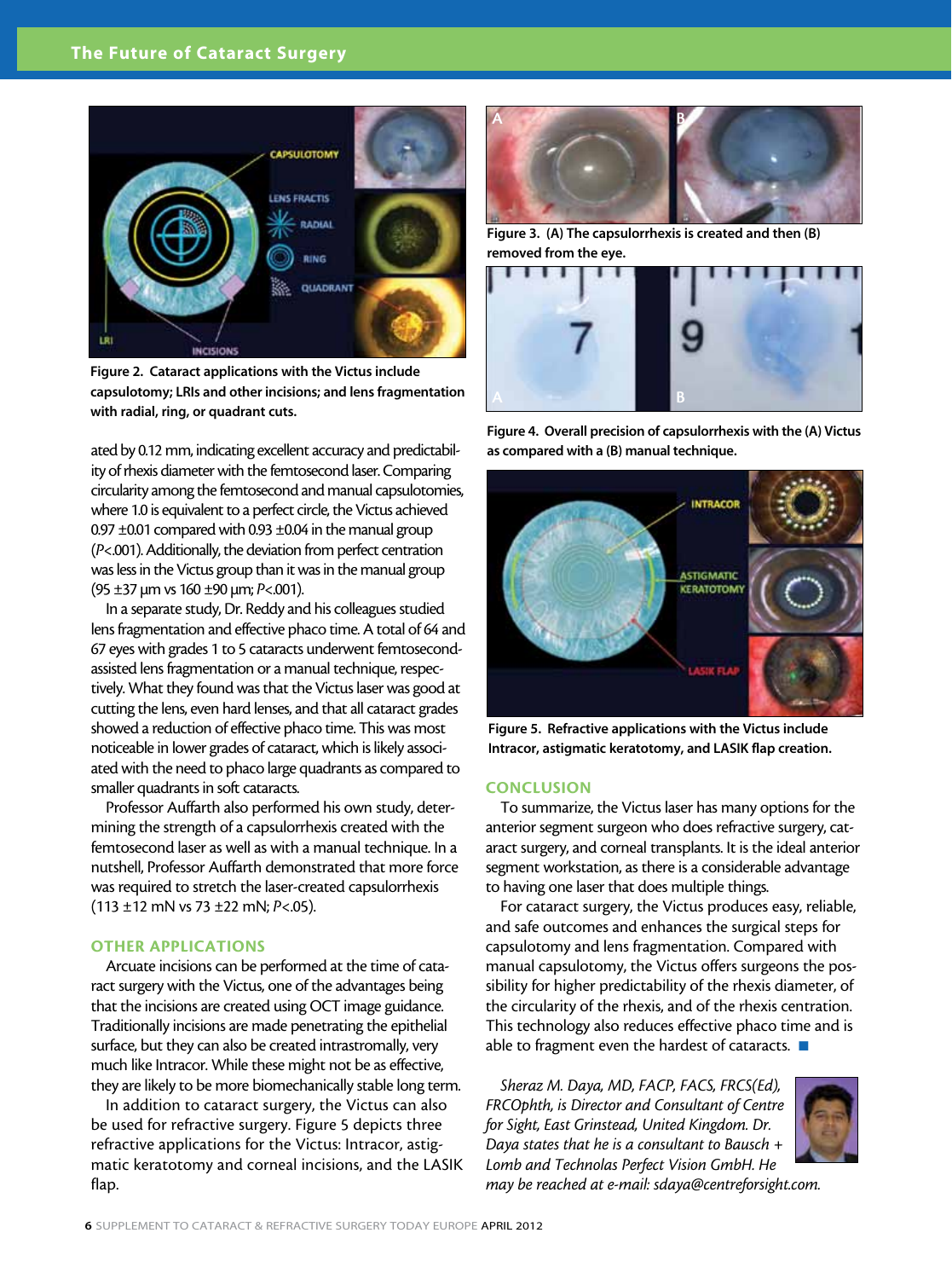### The Future of Cataract Surgery is Now

Using today's new technologies in the operating room is more precise, less invasive, and produces better visual outcomes.

#### By Uday Devgan, MD, FACS, FRCS

s surgeons, we are always looking forward. We keep our eyes on technology and innovation and **I** strive to produce the best postoperative results for our patients. Sometimes, however, if we look too far ahead, we can miss the exceptional technology that we currently have at our fingertips. I believe that the future of cataract surgery is now, as several technologies have allowed me to implement more precise, less invasive cataract surgery with optimal visual results.

Ever since Charles D. Kelman, MD, introduced the concept of phacoemulsification in 1967, surgeons have continued to perfect the technique, producing more precise outcomes using the latest phacoemulsification systems and devices. Flash forward to 2012, where there are three distinct technologies that continue to help us improve surgical outcomes: femtosecond lasers for cataract surgery, phacoemulsification systems capable of microincision cataract surgery (MICS), and high-quality IOLs and instruments.

#### LASER CATARACT SURGERY: MORE PRECISE

It is apparent that we are on the brink of widespread use of laser cataract surgery. Clinical experience was limited to a handful of surgeons initially, but today the technology is becoming available in more practices. Starting in 2011, I began to implement and integrate laser cataract surgery in my own practice. The Victus femtosecond laser platform (Bausch + Lomb) is the first combination laser capable of both cataract and refractive applications; it received the Conformité Européene (CE) Mark in November 2011. Additionally, the Victus is approved for capsulotomy, lens fragmentation, astigmatic keratotomy, LASIK flap creation, and is also used to perform Intracor procedures.

Capsulotomy. Compared with a manual capsulorrhexis, laser capsulotomy with the Victus produces a precisely circular and well-centered rhexis.

Lens fragmentation. On one hand, phacoemulsification is a proven and safe technique for fragmenting the nucleus. However, on the other, laser lens fragmentation



Figure 1. Comparison of cutting time with the Stellaris at 33% and 66% duty cycles and the Infiniti (Alcon Laboratories, Inc.) with continuous torsional and an 80/20 ratio of torsional and longitudinal.

has the capacity to reduce effective phaco time, regardless of the cataract grade.

Cataract aspiration. Using a standard cataract surgery approach, phacoemulsification is followed by aspiration of the nucleus. During laser cataract surgery, however, laser fragmentation can be performed prior to phacoemulsification to further reduce effective phaco time during subsequent fragmentation.

IOL implantation. Just as with any cataract procedure, the IOL is implanted via a (micro)incision. The advantage of using a femtosecond laser is that the precisely shaped and centered capsulotomy will provide the basis for consistent IOL placement in the capsular bag.

#### MICS: LESS INVASIVE SURGICAL TECHNIQUE

Although MICS may not seem as exciting as laser cataract surgery, it is equally as important to producing quality results after cataract surgery. I have been using the Stellaris Vision Enhancement System (Bausch + Lomb) so that I can safely and efficiently perform sub–2-mm incision cataract surgery. This system, which is capable of working with incisions as small as 1.8 mm, can per-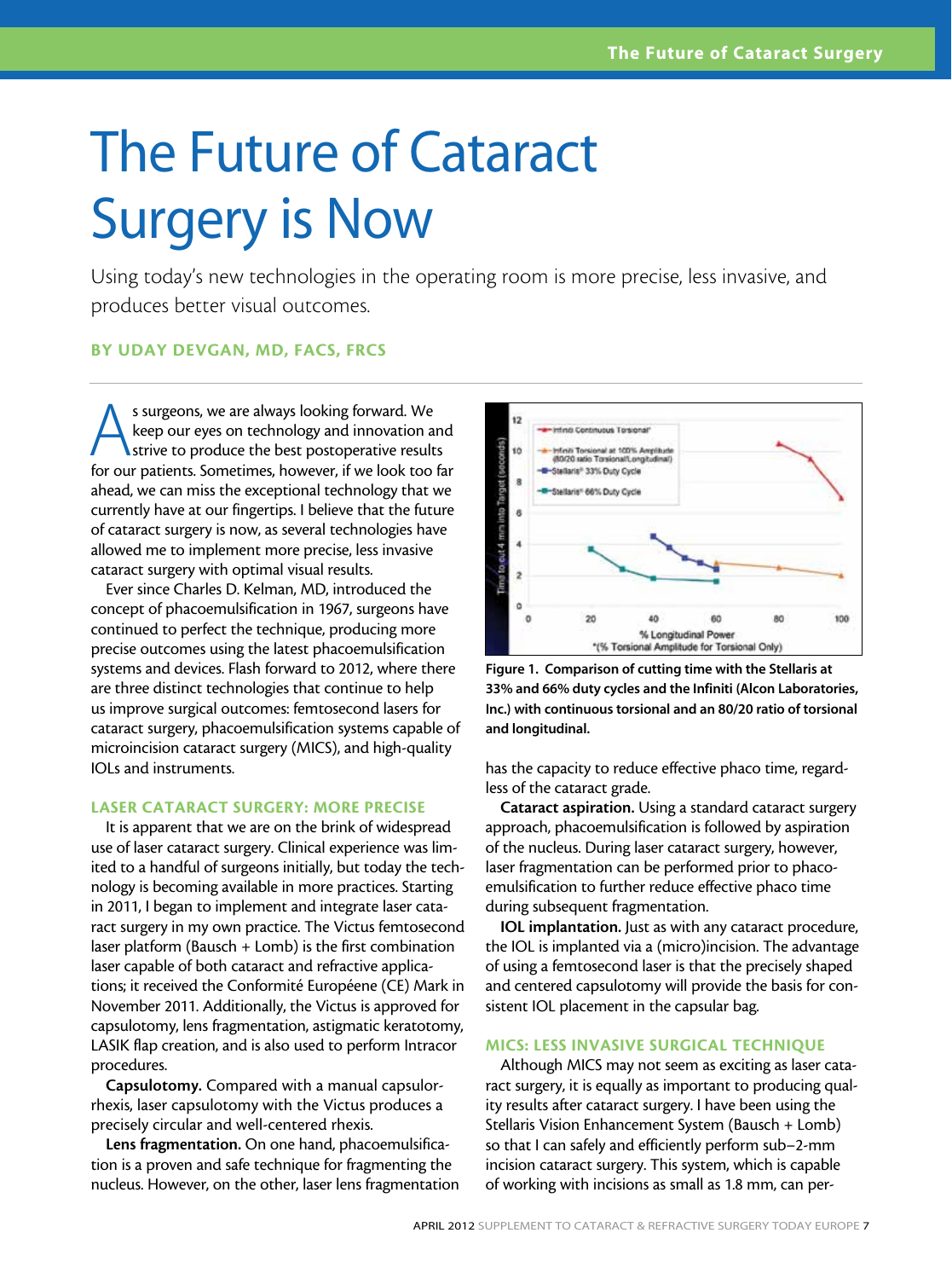

Figure 2. Comparison of thermal rise time with Stellaris longitudinal phaco and Infiniti torsional ultrasound.

form in flow mode, like a peristaltic pump, or in vacuum mode, like a venturi pump. I can also modify any aspect of phacoemulsification power delivery with the Stellaris to support my specific technique or use pre-set options with optimized settings for most phaco techniques. The result is efficient and safe phacoemulsification with minimal surge.

I recently participated in a field study along with 45 other investigators from across Europe, North America, and Asia to assess the performance of the Stellaris Vision Enhancement system. Nearly 1,500 cases were included, of which 385 were performed with a standard coaxial phacoemulsification technique, 811 with a coaxial MICS technique, and 284 with a bimanual MICS technique. Surgeons indicated that the Stellaris' fluidics performance was good to excellent with flow and vacuum modules, that phaco power efficiency was as good or better for MICS procedures compared with small-incision cataract surgery, and that ease of use improved from their previous system. A comparison of cutting time and thermal rise can be found in Figures 1 and 2.

The Stellaris platform includes several advances in phacoemulsification technology, including StableChamber Fluidics to minimize surge, decrease fluid flow-through, and stabilize the anterior chamber. StableChamber Fluidics is designed for safe, efficient, and predictable flow or vacuum modes to enhance chamber stability throughout the procedure. Using the StableChamber feature, I can balance fluidics to support coaxial MICS, and I can choose between two modules, the Advanced Flow Module (AFM) and the Vacuum Fluidics Module (VFM). The AFM allows me to toggle intraoperatively between flow and vacuum modes, and the latest-generation VFM delivers exceptional accuracy and efficiency (Figure 3).

Another advantage of the Stellaris is its sleek ultrasound tip design, corresponding with reductions in incision size. I have had to make no change to my technique to transition to MICS with the Stellaris. Additionally, the



Designed for safe, efficient, and predictable flow or vacuum modes for chamber stability throughout the procedure



Figure 3. The Stellaris has customizable StableChamber Fluidics. (A) Advanced Flow Module allows surgeons to toggle intraoperatively between flow and vacuum modes. (B) Vacuum Fluidics Module is the latest-generation vacuum fluidics system; it delivers exceptional accuracy and efficiency.



Figure 4. The Stellaris handpiece has an increased stroke length compared with the Millenium (Bausch + Lomb), Sovereign (Abbott Medical Optics Inc.), and Infiniti handpieces.

increased stroke length of the phaco tip (Figure 4) optimizes mechanical cutting. This handpiece uses a frequency of 28 kHz to maximize cavitation, producing tight, focused, and consistent stroke delivery. Additionally, the Stellaris reduces energy exposure, translating into maximized efficiency of cavitation and mechanical energy and minimizing energy loss to thermal or streaming effects.

Another feature of the Stellaris is its Attune Energy Management System, which can be used to customize ultrasound delivery with dual-linear control of aspiration and ultrasound, enabling efficient cataract removal with minimal energy. Attune has a programmable advanced waveform modulation that includes variable waveform duration and depth.

#### BETTER OUTCOMES: IOLs AND INSTRUMENTATION

I cannot forget to mention the importance of highquality IOLs and instruments in boosting cataract surgery results. In addition to a wide range of single-use instruments already available, Bausch + Lomb now has an extensive line of single-use instruments that are compatible with MICS, including forceps and knives.

Another MICS-capable, single-use instrument is the CapsuleGuard I/A Handpiece (Bausch + Lomb; Figure 5). Its smooth and soft design promotes ease of use, and its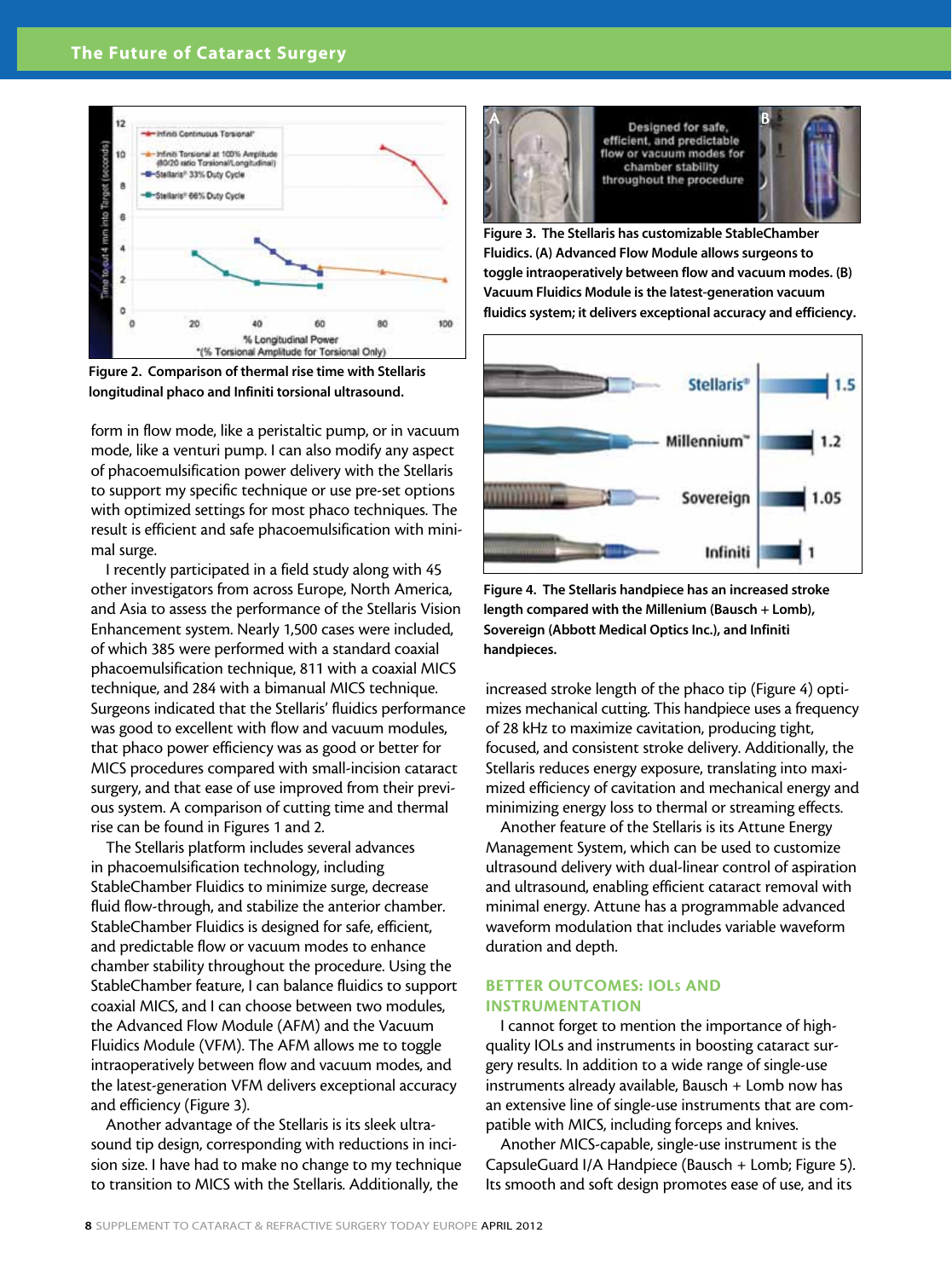#### The Future of Cataract Surgery



Figure 5. The CapsuleGuard I/A Handpiece is safe and gentle in the eye.

silicone-coated tip, as compared with metal tips, better facilitates capsular cleaning. The tip of the CapsuleGuard I/A Handpiece has adhesive properties, which facilitate cortex removal and positioning of the IOL in the capsular bag. It is safe and gentle in the eye.

Lastly, the Akreos MI60 IOL (Bausch + Lomb; Figure 6) is extremely stable in the eye, thanks to a new haptic design that uses four angulated haptics (10º) to provide four zones of support. This acrylic lens resists tearing and is suitable for injection through a sub–2 mm incision. Its continuous 360º barrier and haptics design help to prevent posterior capsular opacification. Another IOL from Bausch + Lomb, the enVista, is also designed to help prevent PCO. To learn more about this lens, read Dr. Spalton's article on page 12 and Dr. Tetz's article on page 14.

#### **CONCLUSION**

Femtosecond lasers have already begun to enhance our cataract surgery results, and as we gain more experience with this technology our techniques will continue to evolve. When used in conjunction with current



Figure 6. The Akreos' new haptic design ensures that the IOL is extremely stable in the eye.

phacoemulsification technology, such as the Stellaris Vision Enhancement System, and state-of-the-art instruments and IOL designs, including the Akreos and enVista, we can further improve surgical accuracy for our patients and provide better visual outcomes than ever before.  $\blacksquare$ 

*Uday Devgan, MD, is in private practice in Los Angeles and Beverly Hills, California. He is also the Chief of Ophthalmology at Olive View UCLA Medical Center and an Associate Clinical Professor at the UCLA School of Medicine. Dr. Devgan states* 

*that he is a consultant to and speaker for Bausch + Lomb. Dr. Devgan may be reached at tel: +1 310 696 0330; e-mail: devgan@gmail.com; Web: www.DevganEye.com.*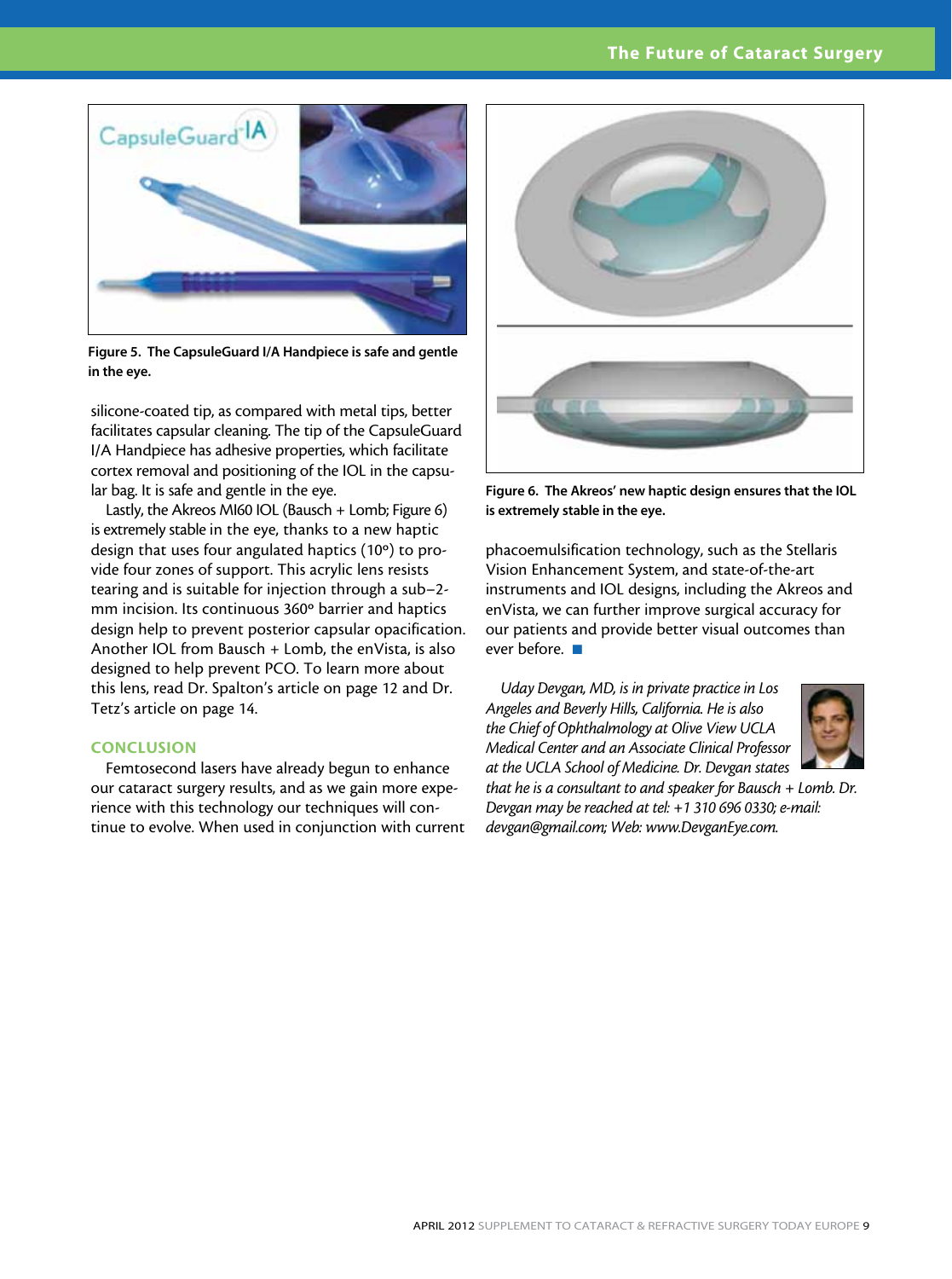### Achieving Optimal Outcomes in Combined Surgery

Surgeons can seamlessly transition between cataract and retinal surgery with the Stellaris PC.

#### By Ziad Bashshur, MD

A large consideration for surgeons<br>who perform combined cataract<br>and retinal surgery is how easy the<br>transition between procedures is With who perform combined cataract and retinal surgery is how easy the transition between procedures is. With the Stellaris PC (Bausch + Lomb), transitioning from cataract to retinal surgery is seamless, and there is no need to change screens between procedures.

#### WHY USE A COMBINED PROCEDURE?

The advantages of a combined procedure are plentiful. For starters, patient satisfaction improves, mainly because there are fewer visits to the operating room and quicker visual rehabilitation, and health care costs are reduced.<sup>1</sup> Additionally, removing the crystalline lens before vitrectomy enables vitreous support for lens extraction, a clear view of the retina, full access to the vitreous base without risk of damaging the lens, and more effective gas tamponade.

Some surgeons would argue that, with a longer operating time than a traditional anterior or posterior procedure, this combined surgical technique runs the risk of an increased risk of complications including anterior chamber fluctuation during vitrectomy, a higher incidence of postoperative inflammation, biometric surprises, and IOL subluxation.<sup>2</sup> Although I have noticed that set-up is more complex for a combined procedure compared with vitrectomy alone, I believe that the extra time is justified, as the vitrectomy and cataract platforms of the Stellaris PC are stable and provide me with the option to use a sutureless technique. Additionally, I have noticed significant improvements in both anterior and posterior procedures, thanks to separate infusion lines for phaco and vitrectomy.

Another reason that I prefer to use a combination anterior/posterior approach to surgery is because it eliminates the risk of cataract formation or progression after pars plana vitrectomy, especially in patients over



Figure 1. High cut rates produce smaller vitreous bites. With laminar flow, there is near-zero velocity at the wall, increasing to max at the center of the flow.

the age of 50 years. In this population, the risk of cataract formation after vitrectomy is sixfold that for patients under the age of 50 years.<sup>3</sup> In fact, approximately 80% of patients who are 50 years or older will develop a cataract within the first 2 years after vitrectomy.<sup>4</sup> Additionally, the use of intraocular gas tamponade during vitrectomy causes the risk for nuclear sclerosis to increase by 60%,<sup>3</sup> and there are a higher rate of surgical challenges and risks of intra- and postoperative complications, as well as retinal detachment, in previously vitrectomized eyes due to structural changes.<sup>5</sup> By performing vitrectomy directly after cataract surgery, these risks decrease or are eliminated altogether.

#### CATARACT SURGERY

As a vitreoretinal surgeon, I prefer to implant a premium IOL, as high-quality IOLs tend to create a better window to the

back of the eye. In every case, the selected IOL should minimize the risk for posterior capsular opacification and glistenings, and it should also produce low silicone oil adhesion of the lens. A number of newer IOLs offer excellent optical clarity, and my preference is for the Akreos AO MICS IOL (Bausch + Lomb). Due to the smaller cataract incision and excellent stability of the IOL, it is possible to perform aggressive maneuvers during vitrectomy, such as scleral indentation, without fear of anterior chamber shallowing or lens decentration.

For an overview of how the Stellaris PC can be used for cataract surgery, see Dr. Devgan's article on page 7.

#### RETINAL SURGERY

One of the biggest advantages of the Stellaris PC for posterior surgery is its high cut rate. At 5,000 cuts per minute, the system reduces the size of the vitreous bites so that they behave more like a low-viscosity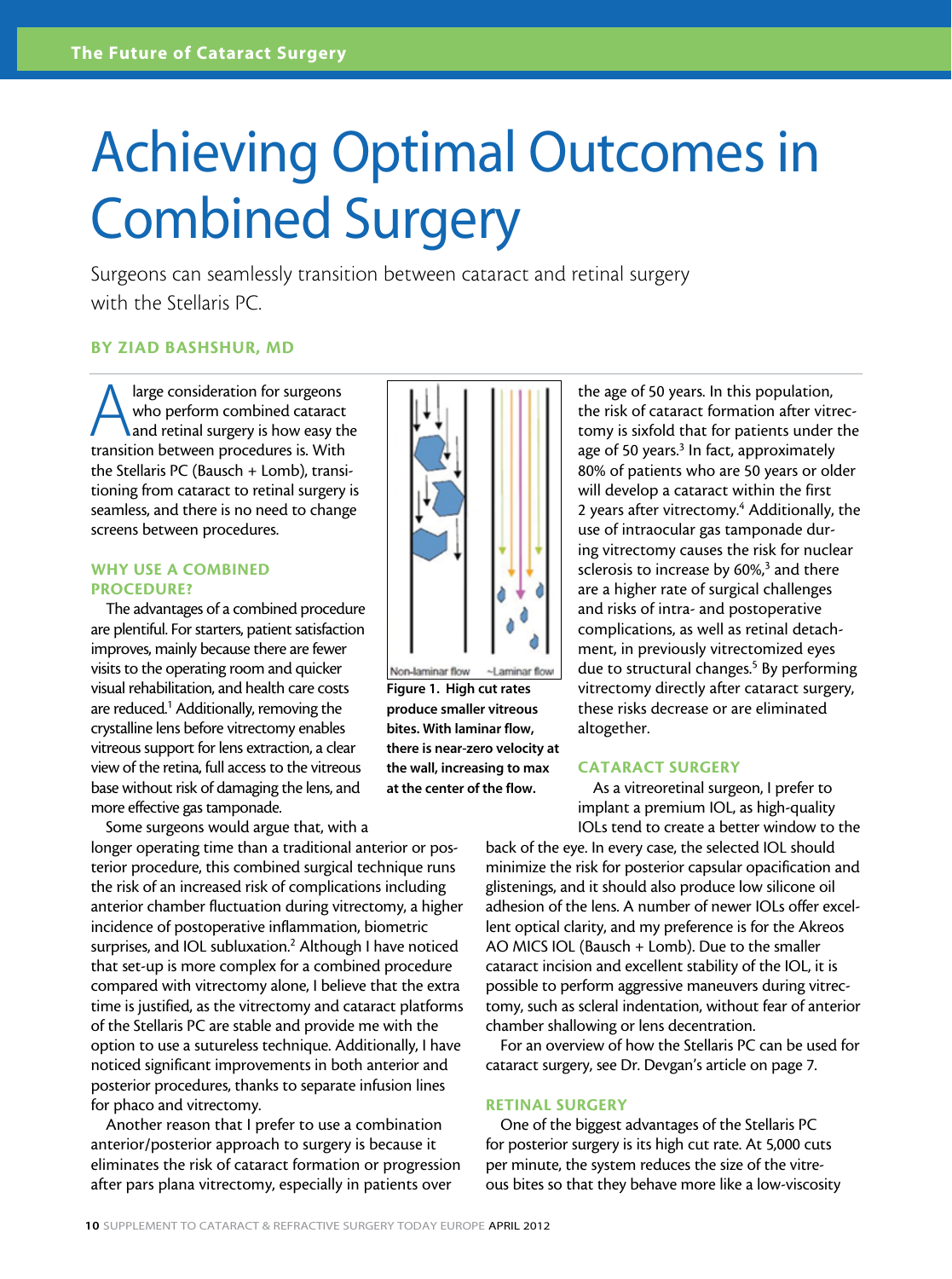#### The Future of Cataract Surgery



Figure 2. Greater stability in the posterior chamber results from the reduction of turbulance and a smaller change in volume per time period.



Figure 4. The cone of influence is smaller when 25-gauge vitrectomy is used.

fluid to enhance efficiency and laminar flow (Figure 1). Higher cut rates also result in reduced traction and better fluidics<sup>6,7</sup> due to the low viscosity-like fluid. In turn, stable fluidics optimizes preset port open time, allowing me to focus on the patient, not the equipment. It also allows me to use the wireless, dual-linear footpedal like an accelerator to control vacuum and manage flow. Another advantage of a high cut rate is that turbulance is further reduced, as the smaller vitreous bites can be removed with each cut, producing smaller changes in volume per time period. This results in greater posterior chamber stability (Figure 2).

The Stellaris PC also boasts enhanced visualization, including three surgeon-controlled filters for additional safety and differentiated viewing (Figure 3), dual independent lamps featuring the choice between the broad-spectrum white light of a xenon or the efficient luminosity of a mercury vapor, and chandelier lights for bimanual surgery. This advanced illumination system is extremely important with wide-field viewing, and it allows me to complete more precise removal of the peripheral vitreous.

I also like that the Stellaris PC platform provides the flexibility for me to use 20-, 23-, or 25-gauge instrumentation. My preference is for 25-gauge surgery, because the stiffer shaft allows excellent eye movement and I can easily rotate it up to the anterior chamber. Additionally, it has the feel of 23-gauge surgery but with a smaller incision size, and it provides



Figure 3. Three surgeon-controlled filters provide optimized visualization and additional safety and differentiated viewing.

better control of fluidics with its ultrahigh cut rates, reduction of wound leakage, smaller probe, and reduced sphere of influence (Figure 4).

Compared with 20-gauge surgery, the advantages of 25-gauge, as

well as 23-gauge, surgery include a reduction of surgically induced astigmatism, contributing to faster visual recovery and a faster surgical technique due to the reduction of time to open and close.<sup>7</sup> Additionally, 25-gauge cutters can be used as a pick, forceps, aspirating/backflush cannula, and scissors. There is, however, a learning curve associated with the use of 25-gauge instrumentation.

#### **CONCLUSION**

Performing a combination anterior and posterior surgical procedure is not for every surgeon; however, for those who do use this technique, I recommend the Stellaris PC. This versatile cataract and vitrectomy platform offers surgeons improved fluidics for cataract surgery, improved 25-gauge instrumentation for vitrectomy, and is a user-friendly system with an ergonomic design. The combination of anterior and posterior features in a single machine maximizes space in my operating room and, more importantly, comes with a less expensive price tag compared with purchasing two individual systems for different tasks.  $\blacksquare$ 

*Ziad Bashshur, MD, is an Associate Professor, Department of Ophthalmology, American University of Beirut. Dr. Bashshur states that he has no financial interest in the products or companies mentioned. He may be reached at e-mail: zb00@aub.edu.lb.*

2. Treumer F, Bunse A, Rudolf M, Roider J. Pars plana vitrectomy, phacoemulsification and intraocular lens implantation. Comparison of clinical complications in a combined versus two?step surgical approach. Graefe's Arch Clin Exp Ophthalmol. 2006;244:808-815.

3. Thompson JT. The role of patient age and intraocular gas use in cataract progression after vitrectomy for macular holes and epiretinal membranes. Am J Ophthalmol. 2004;137(2):250- 257.

4. Melberg NS, Thomas MA. Nuclear sclerotic cataract after vitrectomy in patient younger than 50 years of age. Ophthalmology. 1995;102(10):1466-1471.

5. Cole CJ, Charteris DG. Cataract extraction after retinal detachment repair by vitrectomy: visual outcome and complications. Eye. 2009;23:1377-1381.

6. Abulon D, Buboltz D, Charles S. Fluidics behavior during vitrectomy. Retina Today. December 2010. 74-80.

7. Thompson JT. Advantages and limitations of small gauge vitrectomy. Surv Ophthalmol. 2011;56(2):162-172.

<sup>1.</sup> Awh CC, Malyugin B, Bellucci R. Stellaris PC: Next generation technology. Supplement to: Cataract and Refractive Surgery Today Europe. April 2011.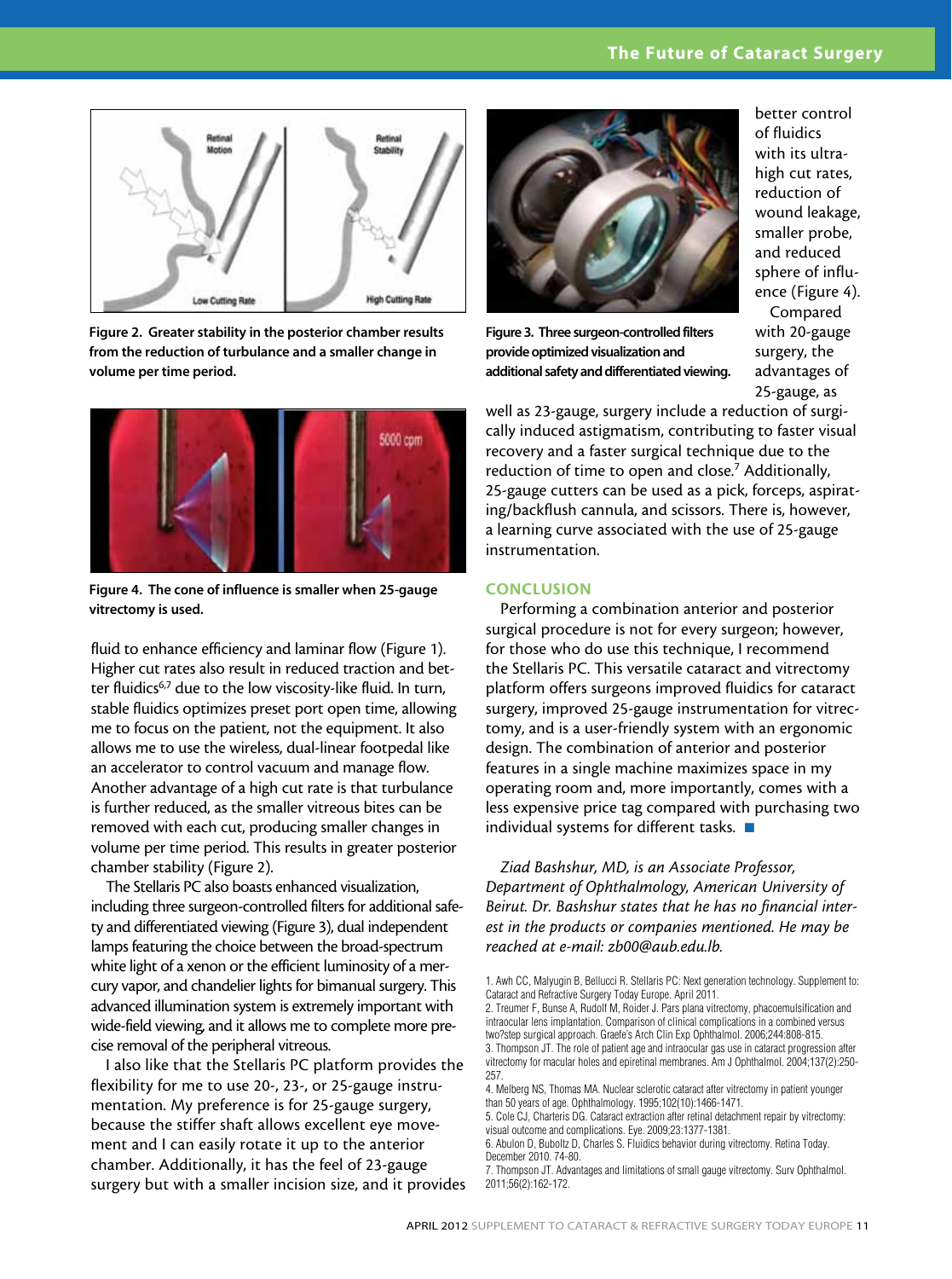### A Glistening-Free IOL Platform: Innovating the Meaning of Quality Vision

A description of the unique enVista lens and how combining it with laser cataract surgery produces excellent results.

#### BY DAVID SPALTON, FRCS, FRCP, FRCOPHTH

 $\frac{1}{2}$ started phaco surgery in the early 1990s and over this time, I have developed and tweaked my surgical technique to provide my patients with the best quality of vision achievable. In order to do this, I offer patients a range of what I believe are the best IOL designs as well as the latest advances in surgical technology. Part of this equation is using a lens design that offers patients excellent vision without introducing artifacts such as glistenings.

Today, I am enthusiastic about the enVista IOL (Bausch + Lomb; Figure 1), because this is a single-piece, glistening-free hydrophobic, acrylic IOL.

#### LENS DESIGN

The lens material of the enVista is

bioengineered with several unique properties. It is a totally novel polymer consisting of hydroxyethyl methacrylate (HEMA), a polyethylene glycol phenylether acrylate styrene copolymer, crosslinked with ethylene glycol dimethacrylate, and an ultraviolet (UV) blocker (data on file with Bausch + Lomb). This combination produces an IOL with high biocompatibility and a high refractive index of 1.54.<sup>1</sup> The polymer has 4% water content and is packaged in 0.9% sterile saline solution to keep the lens fully hydrated (Figure 2). This packaging maintains equilibrium water content at all times and ensures the enVista IOL will not gain or lose water after implantation and, in return, avoids the formation of intralenticular microvacuoles or glistenings once inside the eye. The optic is 6.0 mm in diameter, with an overall haptic diameter of 12.5 mm and is available from 0.00 to 34.00 D with 1.00 D increments from 0.00 to 10.00 D and from 30.00 to 34.00 D and in 0.50 D increments between 10.00 and 30.00 D. Some other noteworthy features of the

Figure 1. The enVista IOL is designed to be glistening free.

enVista IOL are described below. PCO prevention. This IOL

has been specifically designed to minimize posterior capsular opacification (PCO). The quality of the posterior square edge of an IOL is extremely important in preventing PCO;<sup>2</sup> as the bag collapses and fibroses around the IOL in the first 3 to 4 weeks after surgery, the posterior square edge is pushed against the posterior capsule. This produces a mechanical pressure barrier to the migration of lens epithelial cells and, to do this effectively, an IOL must have a sharply defined square edge.

Almost all IOLs are now marketed as having a square edge, but not all are equally effective. At our center,

we developed a method to quantify the edge characteristics of an IOL by measuring the local radius of curvature at the junction of the posterior optic surface and the edge of the IOL. Environmental scanning electron microscopy (SEM), which produces exceptionally highquality SEM images without deforming or dehydrating the material, showed the enVista IOL has an edge sharpness that meets our criteria for PCO prevention.

Another essential point is that the edge profile should continue under the optic-haptic junction to prevent migration of lens epithelial cells along this pathway onto the posterior capsule, the so called Achilles Heel effect. Figure 3 shows the posterior surface of the enVista IOL and its 360º barrier.

An aberration-free aspheric optic. This lens has an aspherically neutral, aberration-free optic, making the IOL resistant to aberrations induced by decentration. Compared to a standard spherical IOL, an aberration-free aspheric optic reduces spherical aberration (SA) and improves retinal image quality,

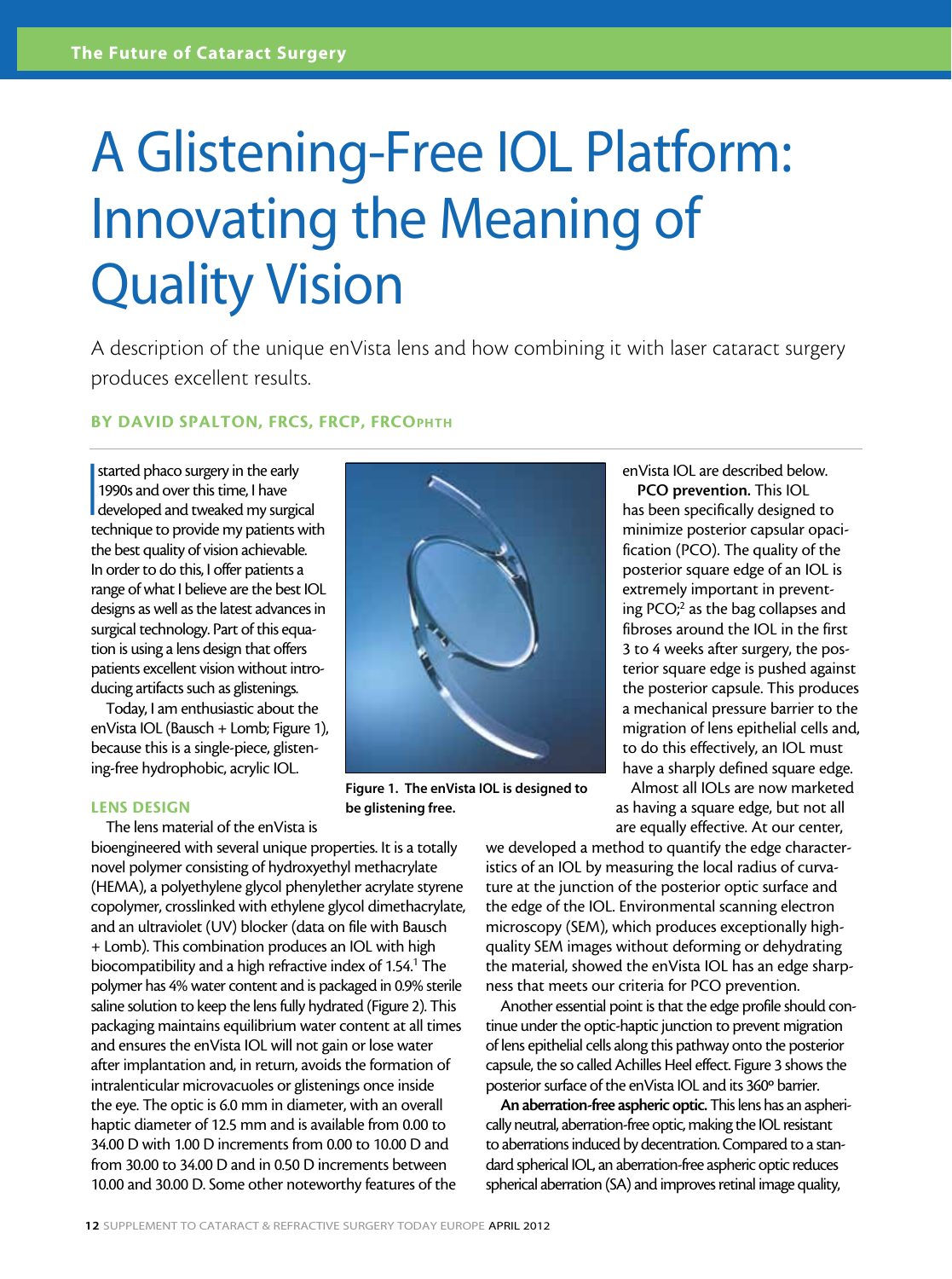

Figure 2. The lens is packaged in normal saline solution and is injectable through a 2.2-mm incision.

but unlike aspheric IOLs with negative SA, and aberration-free aspheric optic does not compromise depth of field.<sup>3</sup>

A durable surface. A noticeable feature of this polymer is that the surface is extremely hard and durable and is more resistant to scratching from instruments during insertion compared with other hydrophobic acrylic lenses (Figure 4) such as the AcrySof (Alcon Laboratories, Inc.), Sensar (Abbott Medical Optics Inc.), and the AF-1 (Hoya Corp.).

A glistening-free material. Glistenings are microvacuoles in the IOL caused by water migrating into the IOL and filling potential spaces in the polymer matrix. Because of the difference in refractive index, glistenings are seen as tiny sparkling spots, and they tend to be uniformly sized between 5 and 15 µm and evenly dispersed throughout the IOL material. These formations start to appear within a few months of surgery, with numbers typically plateauing approximately 1 year after implantation, as the material becomes fully hydrated. Glistening formation is influenced by a variety of factors such as IOL material, manufacturing processes, packaging, and temperature changes; clinically they seem to be a more common phenomenon in eyes with glaucoma or damaged blood aqueous barriers. They have been seen in most IOL polymers but are seen most commonly in AcrySof IOLs.4

The enVista material has been proven to be glisteningfree in two different well-controlled clinical studies that were used in support of registration in the United States (data on file with Bausch + Lomb). This because it is prehydrated to an equilibrium water content of 4% and packaged in of physiologic saline solution, so that hydration is maintained at equilibrium and long-term water absorption is prevented after the lens is implanted.<sup>5</sup>

#### **CONCLUSION**

As one of the clinical investigators for the enVista IOL, I have been associated with the development of this IOL



Figure 3. This image shows the posterior surface of the enVista IOL and its 360˚ degree sharp edge.



Figure 4. Nano indentation shows the increased surface hardness of the enVista material compared with other leading hydrophobic acrylic materials.

for several years. It offers impressive results and should make an ideal platform for toric or multifocal designs.

Implanting the enVista IOL complements today's advances in surgical technology, and it will be fascinating to see how this translates into the advent of laser cataract surgery. In the previous articles, my colleagues discussed the advantages of using the Victus femtosecond laser, another innovation that enhances surgical results.  $\blacksquare$ 

*David Spalton, FRCS, FRCP, FRCOphth, is a Consultant Ophthalmic Surgeon at St. Thomas' Hospital, London. Dr. Spalton states that he is a consultant to Bausch + Lomb and AVS Santen. He may be reached at e-mail: profspalton@gmail.com.*



<sup>1.</sup> Pepose JS, Qazi MA, Edwards KH, et al. Comparison of contrast sensitivity, depth of field and ocular wavefront aberrations in eyes with an IOL with zero versus positive spherical aberration. Graefes Arch Clin Exp Ophthalmol. 2009;24:965-973.

5. Mentak. Hydrophobic character of MD-14 lens material: A novel polymer for IOL applications.

<sup>2.</sup> Nishi O, Nishi K, Osakabe Y. Effect of intraocular lenses on preventing posterior capsule opacification: design versus material. J Cataract Refract Surg. 2004;30(10):2170-2176. 3. Johansson B, Sundelin S, Wikberg-Matsson A, et al. Visual and optical performance of the Akreos Adapt Advanced Optics and Tecnis Z9000 intraocular lenses: Swedish multicenter study. J Cataract Refract Surg. 2007;33(9):1565-1572.

<sup>4.</sup> Tetz MR, Werner L, Schwahn, Bendig S, Batlle JF. A prospective clinical study to quantify glistenings in a new hydrophobic acrylic IOL. Paper presented at: the American Society of Cataract and Refractive Surgery; April 3-8, 2009; San Francisco.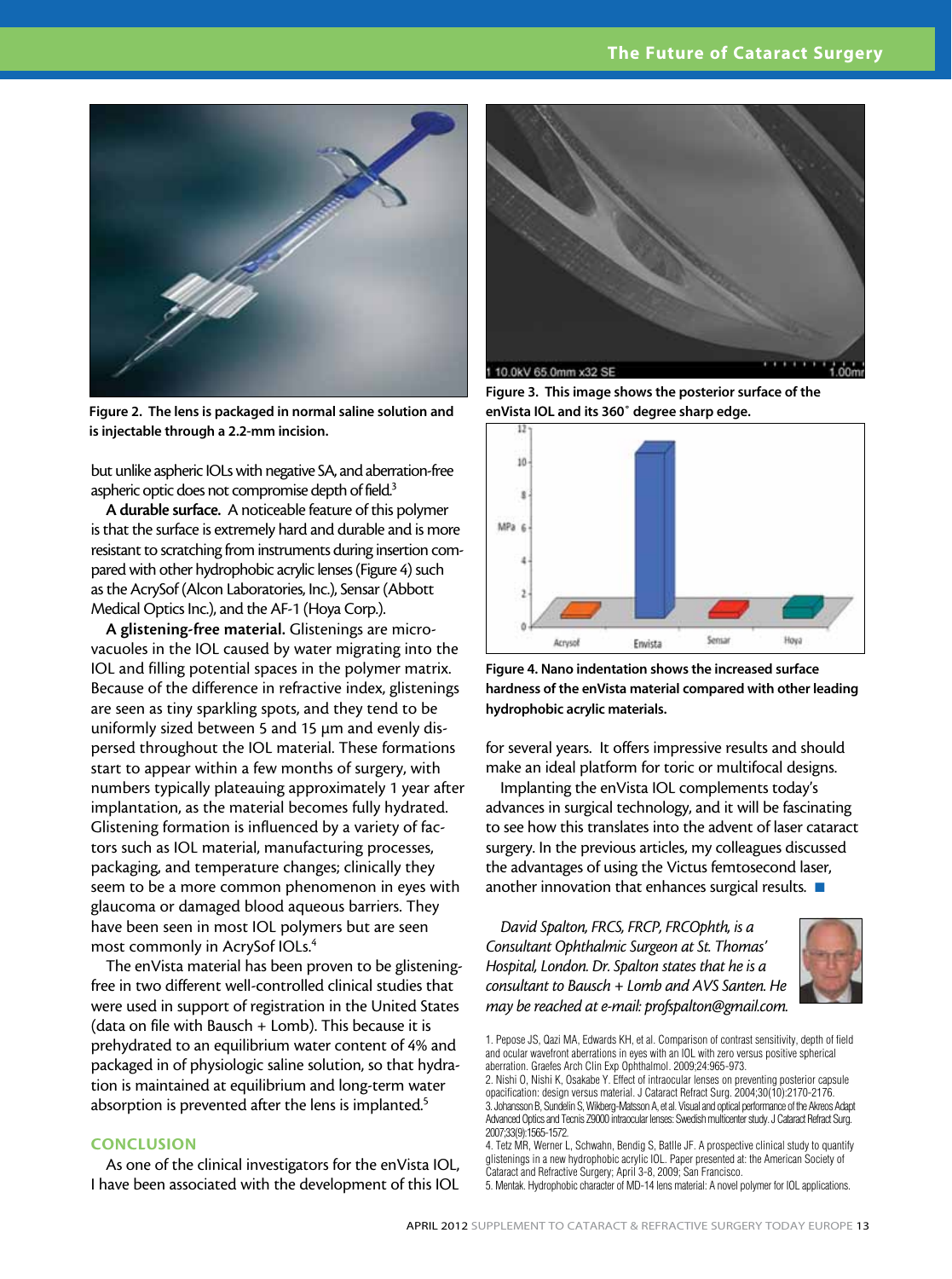### Clinical Application of the New Glistening-Free IOL

One-year follow-up with the enVista is promising.

#### By Manfred R. Tetz, MD

The number of IOLs that cataract surgeons have at their disposal is continually growing. With such an overwhelming array of options, it can be a daunting task to decide what lenses to routinely use. I usually he number of IOLs that cataract surgeons have at their disposal is continually growing. With such an overwhelming array of options, it can be a dauntlike to evaluate lens designs based on the lens material, injectability, rotational stability, and sharp microedge design for prevention of posterior capsular opacification (PCO). If the lens meets these criteria, I will consider adding it to my armamentarium.

Approximately 6 years ago, I was asked by Advanced Vision Science, Inc., to evaluate the safety and efficacy of a new glistening-free lens material. Implanting an aspheric monofocal lens called the AVS IOL in 172 eyes, I reported no incidence of early- or late-onset glistenings, with follow-up extending to 2 years in this population. These represent the first implants of this material in Europe.

#### A NOVEL POLYMER

This novel glistening-free lens material is created by combining hydroxyethyl methacrylate (HEMA) and a polyethylene glycol phenylether acrylate copolymer and crosslinking them with ethylene glycol dimethacrylate. The result is the enVista IOL, a lens with high biocompatibility and a high refractive index (1.54). The A constant of the enVista is 118.7, the overall diameter is 12.5 mm, and the optic is 6.0 mm. It is available in 1.00 D increments from 0.00 to 9.00 D and from 31.00 to 34.00 D and in 0.50 D increments from 10.00 to 30.00 D.

This hydrophobic acrylic one-piece monofocal IOL has a modified C-shaped haptic design and a 360º square edge to prevent PCO and a low water content that makes the lens stable, flexible, resistant to abrasion, and biocompatible. It also finds a stable position within the capsular bag and is not prone to IOL rotation. One of the most unique elements of the enVista IOL is that it is packaged in 0.9% sterile saline solution. This allows the lens to maintain its equilibrium (low) water content, avoiding the formation of interlenticular glistenings once the IOL is implanted in the eye.



Figure 1. In this study, all eyes achieved a BCVA of 0.4 or better logMAR, and 85% achieved a BCVA of at least 0.1 logMAR.



Figure 2. As seen in these images, no glistenings were documented on slit-lamp examination.

#### CLINICAL ANALYSIS

After studying the AVS IOL, I was asked to conduct a separate study on the enVista. I initially implanted the enVista in 14 eyes. During 2- to 4-month follow-up, the lens remained stable and viable in the capsular bag. I also conducted additional studies since this time, including a clinical findings study based on the follow-up implantation of 102 enVista IOLs and an experimental scanning electron microscopy (SEM) study on the IOL's 360º square-edge design. All of these studies have had positive outcomes. In these analyses, the enVista proved to be durable, it held up to posterior capsular opacification (PCO), and it provided patients with optical clarity and high-quality vision.

With regard to the initial enVista study, the average age of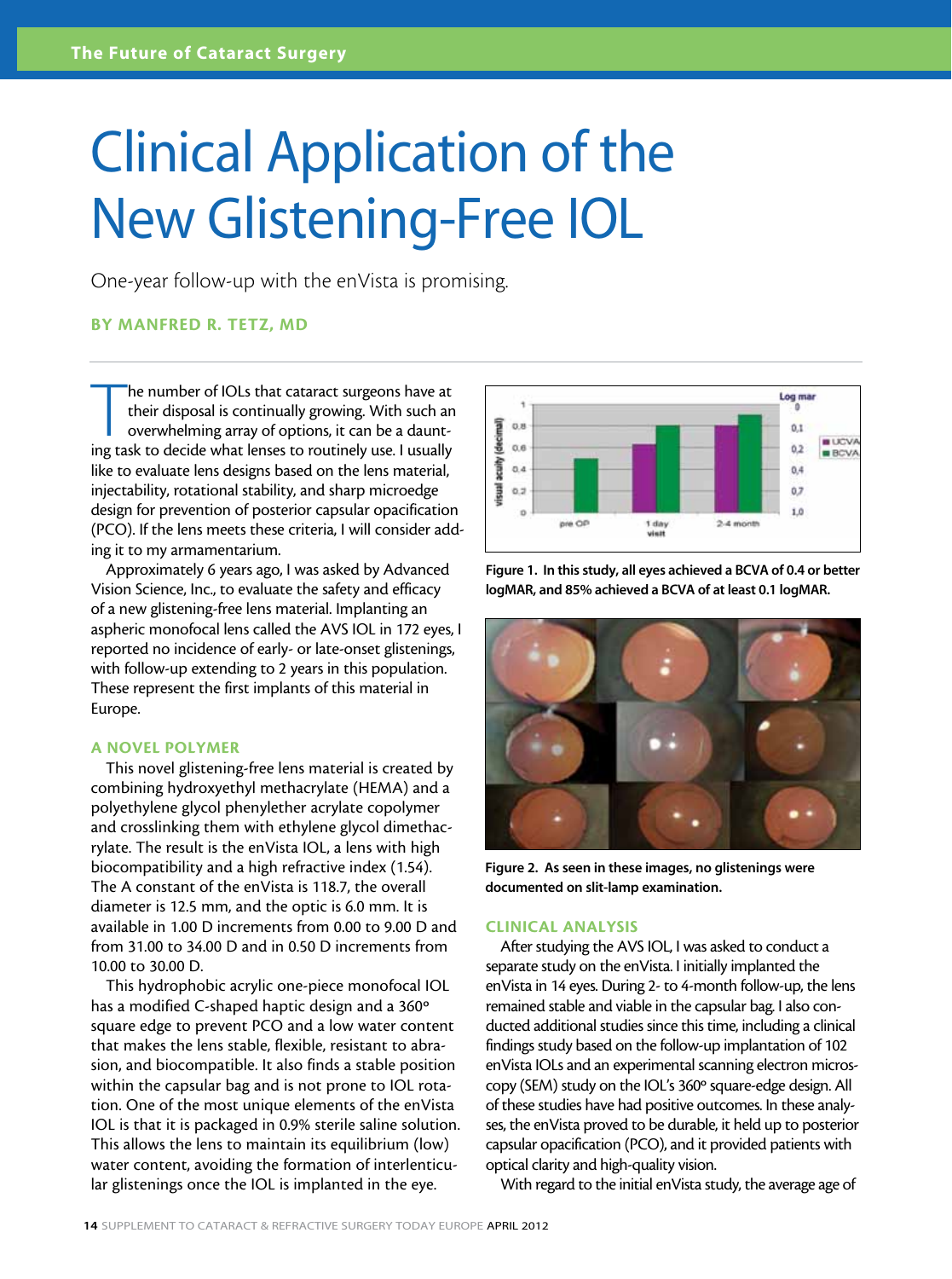

Deviation from "ideal" square edge: 13.5 um<sup>2</sup>  $\rightarrow$  Migration-blockade

Figure 3. The deviation from the ideal square edge for migration blockade is 13.5  $\mu$ m<sup>2</sup>.



Figure 4. The enVista currently has one of the sharpest square edges of hydrophobic IOLs. The sharp edge extends 360º.

patients was 66.1 years (range, 35–81 years). Clinical examinations including UCVA and BCVA, refraction, intraocular pressure, and slit-lamp examination were performed preoperatively and at 1 day and at 2 to 4 months postoperatively. Complications and adverse events were also reported.

Following implantation of the enVista, all patients achieved excellent postoperative visual acuity. All eyes achieved a BCVA of 0.4 logMAR or better, with 85% achieving 0.1 logMAR or better. The mean BCVA before surgery was 0.30 logMAR and improved to 0.1 logMAR the day after surgery. Between 2 and 4 months after surgery, the mean BCVA had improved to 0.0. The mean UCVA also improved postoperatively, from 0.2 the day after surgery to 0.1 at 2 to 4 months after surgery (Figure 1).

No glistenings were documented on slit-lamp examination at any point in the follow-up (Figure 2), a finding that was identical to what we reported for the 172 eyes implanted with the AVS IOL. Additionally, I found that the enVista was resistant to abrasion and surgical surface damage during injection, and there were also no marks or surface scratches on the lens and no broken haptics.

My next study of the enVista IOL included 102 eyes, and follow-up extended to 1 year. Again, there were no clinical discernable glistenings, no surface scratches from injection or implantation, and no broken haptics. After 1 year, only one of the eyes required a Nd:YAG capsulotomy, indicating a low early PCO rate.

#### ADVANTAGES OF A 360º EDGE

Research has shown that the most important barrier to PCO is a square-edge design extending 360º. However, not all lenses with a square edge are equally effective at preventing PCO. I have conducted several studies on edge designs over the years, $1-3$  and what I have found is that the ability of the IOL's edge to stop lens epithelial cell growth largely depends on the area of deviation from a 90º angle. The ideal experimental deviation from a completely square edge is 13.5  $\mu$ m<sup>2</sup> for cell migration blockade (Figure 3). The enVista showed some of the most square edges of all acrylic IOLs tested by SEM. During our analyses, we thus found that, at 38  $\mu$ m<sup>2</sup>, the enVista had one of the sharpest square edges for a hydrophobic IOL (Figure 4).

#### **CONCLUSION**

I have implanted many different IOLs in my patients over the years. Today, the IOL that is high on my list is the enVista. As a hydrophobic acrylic, one-piece, aspheric lens, I have found it to be the ideal platform. Its low water content reduces the risk of glistenings as well as discoloration after implantation and offers patients the best optical clarity. Additionally, I feel confident implanting this lens through a small incision, knowing that the lens will be resistant to optic surface scratches and haptic damage.  $\blacksquare$ 

*Manfred R. Tetz, MD, Professor of Ophthalmology, is Director of his private practice, Eye Center-Spreebogen, in Berlin, and Scientific Director of the Berlin Eye Research Institute. Professor Tetz states that he has no* 



*financial interest in the companies or products mentioned. He has, however, been a consultant to Abbott Medical Optics Inc., and performed studies with various OVD manufacturers. Professor Tetz may be reached at tel: +49 30 398098 0; e-mail: info@augentagesklinik-spreebogen.de.*

<sup>1.</sup> Tetz MR, Wildeck A. Evaluating and defining the sharpness of intraocular lenses: part 1: Influence of optic design on the growth of the lens epithelial cells in vitro. J Cataract Refract Surg. 2005;31:2172-2179.

<sup>2.</sup> Tetz MR, Aufarth GU, Sperker M, et al. Photographic image analysis system of posterior capsule opacification. J Cataract Refract Surg. 1997;23:1515-1520.

<sup>3.</sup> Werner L, Müller M, Tetz M. Evaluating and defining the sharpness of intraocular lenses, part 2: microedge structure of commercially available square edge hydrophobic IOLs. J Cataract Refract Surg. 2008;34:310-317.